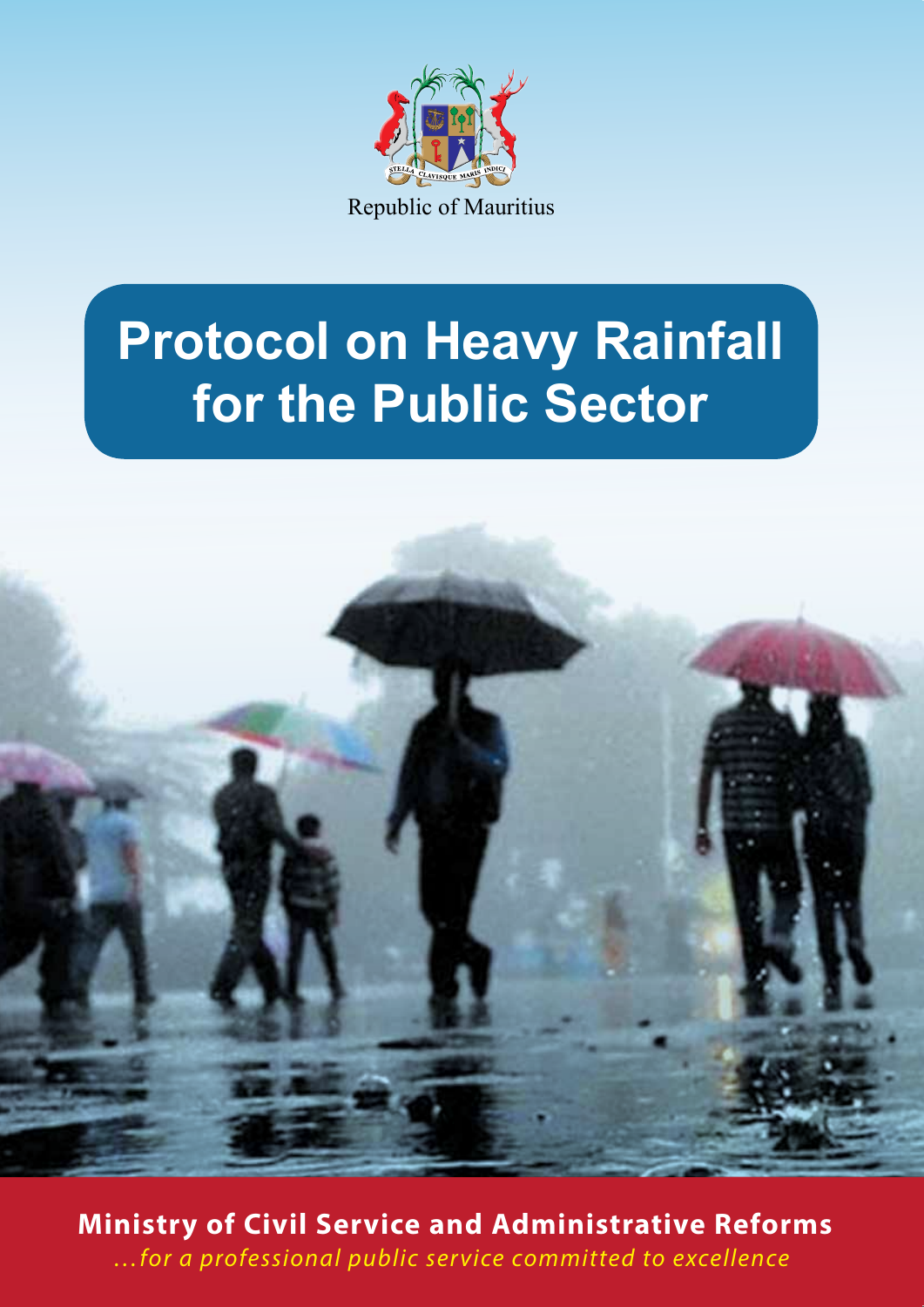# **Disclaimer**

This Protocol serves as guidelines for providing practical advice to Ministries/Departments and Public Sector Organisations in times of heavy rainfall/localised heavy rainfall. No civil or criminal liability shall be attached to any person and/or organisations in the execution of their roles, responsibilities and actions associated with this Protocol.

The Protocol may be subject to amendments in the light of changing circumstances.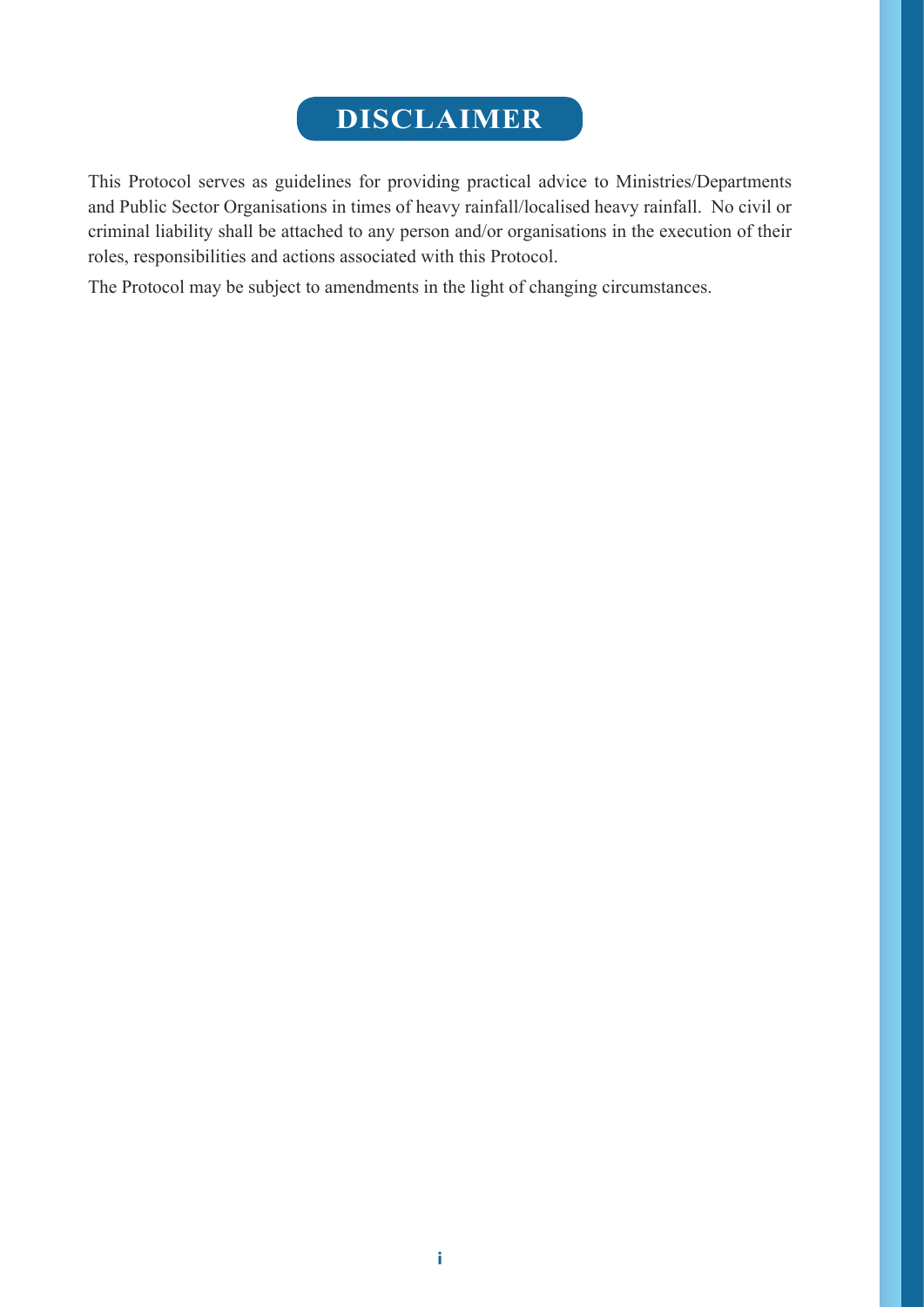# **ABBREVIATIONS**

| <b>HR</b>     |   | <b>Human Resources</b>                                 |
|---------------|---|--------------------------------------------------------|
| <b>HRC</b>    | ۰ | Heavy Rainfall Committee                               |
| <b>MCSAR</b>  |   | Ministry of Civil Service and Administrative Reforms   |
| <b>NDRRMC</b> |   | National Disaster Risk Reduction and Management Centre |
| <b>NEOC</b>   |   | National Emergency Operations Command                  |
| <b>NCC</b>    |   | National Crisis Committee                              |
| <b>NTA</b>    |   | <b>National Transport Authority</b>                    |
| O/C           |   | Officer-in-Charge                                      |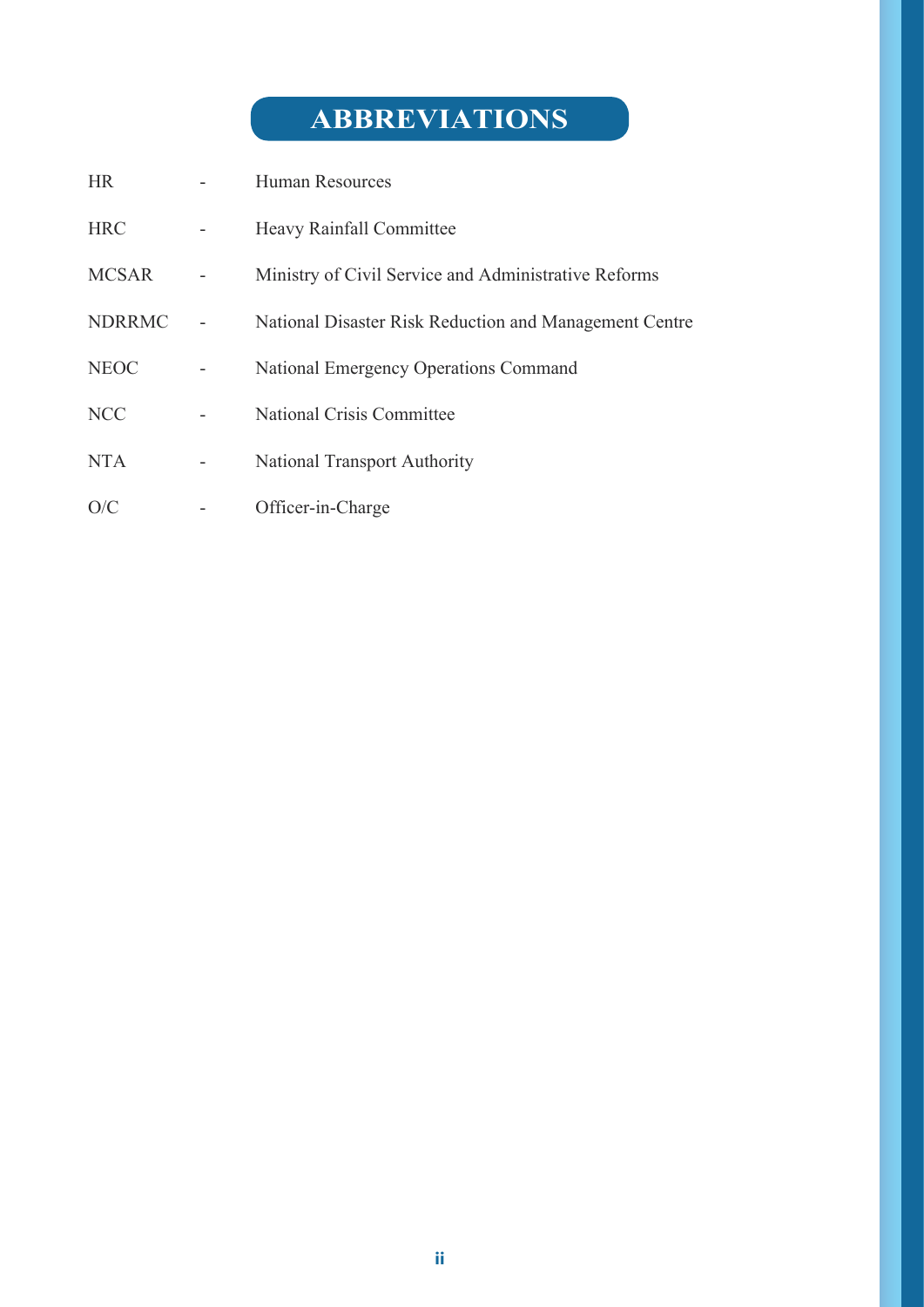# **Table of Contents**

**Page**

|                  |                                                                                                                                                 | No.            |
|------------------|-------------------------------------------------------------------------------------------------------------------------------------------------|----------------|
| 1 <sub>1</sub>   | <b>INTRODUCTION</b>                                                                                                                             | $\mathbf{1}$   |
| $\overline{2}$ . | <b>OBJECTIVE</b>                                                                                                                                | $\mathbf{1}$   |
| 3 <sub>1</sub>   | <b>APPLICABILITY</b>                                                                                                                            | $\mathbf{1}$   |
| 4.               | <b>REQUIREMENTS</b>                                                                                                                             | $1 - 3$        |
|                  | 4.1<br><b>IMPLEMENTATION</b>                                                                                                                    | $3 - 4$        |
| 5.               | ENFORCEMENT OF PROTOCOL                                                                                                                         | $\overline{4}$ |
| 6.               | HEAVY RAINFALL WARNING: WORK ARRANGEMENTS                                                                                                       | $5 - 7$        |
| $\overline{7}$   | <b>LOCALISED HEAVY RAINFALL</b>                                                                                                                 | $\overline{7}$ |
| 8.               | <b>GENERAL SAFETY PRECAUTIONS</b>                                                                                                               | 8              |
| 9.               | <b>SPECIAL PROVISIONS</b>                                                                                                                       | 8              |
| 10.              | GENERAL PREPAREDNESS BY MINISTRIES/DEPARTMENTS AND<br>PUBLIC SECTOR ORGANISATIONS IN CONNECTION WITH<br>HEAVY RAINFALL/LOCALISED HEAVY RAINFALL | 9              |
|                  | ANNEX I MAIN CONTACT POINTS                                                                                                                     |                |

# ANNEX II UNDERTAKING TO LEAVE OFFICE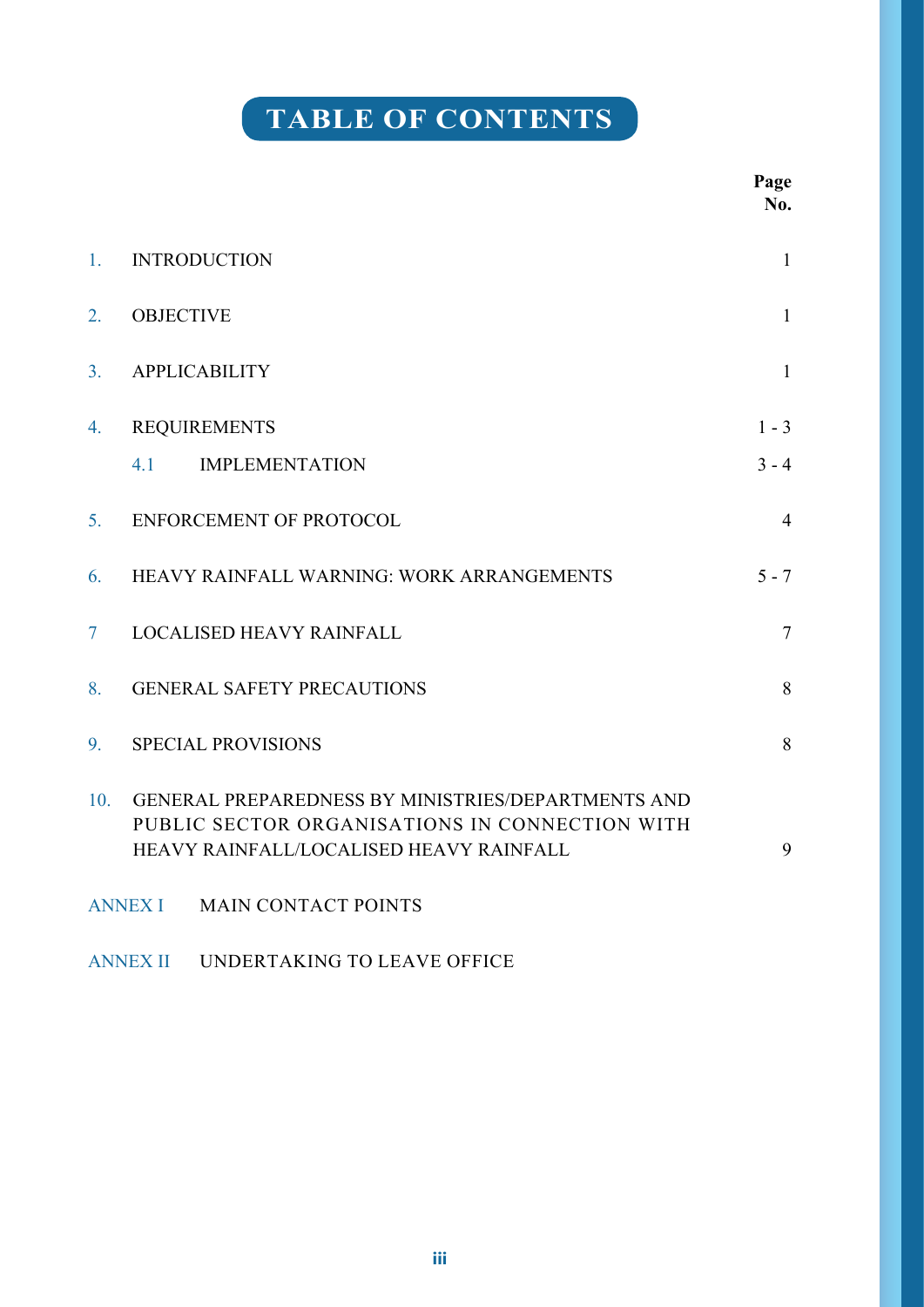#### 1. **INTRODUCTION**

- 1.1 Mauritius, a tropical island, by virtue of its topography is usually affected by heavy rainfall/localised heavy rainfall during the summer months. Heavy rainfall may not always be generalised throughout the island, localised heavy rainfall is also a common feature and has proved to be life threatening.
- 1.2 Heavy rainfall/localised heavy rainfall may cause hazards such as flash floods in any locality, water accumulations in flood prone areas, overflow of rivulets, streams and major rivers, landslides, etc., which may cause major obstructions, severe traffic disruptions and in turn difficulties for people to have access to their sites of work.
- 1.3 While the education sector has its own Protocol for closing of schools given its specificity and in view of past experiences of confusing situations relating mainly to the release of staff and absence from work, it has been decided that an appropriate Protocol relating to heavy rainfall/localised heavy rainfall be drawn up for employers and employees of the public sector.

#### **2. OBJECTIVE**

This Protocol seeks to provide advice and practical guidelines on work arrangements in times of heavy rainfall/localised heavy rainfall and aims at ensuring the safety of employees and service continuity.

#### **3. APPLICABILITY**

The Protocol is applicable to employees of Ministries/Departments and Public Sector Organisations, **except** for those:

- in the essential services:
- • operating on roster, shift and staggered hours;
- whose services are required in connection with extreme weather conditions; and
- where such Protocol already exists.

As regards organisations operating on roster, shift and staggered hours, **other than those of the essential services**, the Supervising Officers may consider drawing up a protocol and work arrangement along the same lines to meet their specific needs.

#### 4. **REQUIREMENTS**

- (a) **For the proper implementation of the Protocol:**
	- (i) A Heavy Rainfall Committee (HRC) should be set up at the level of each Ministry/Department/Public Sector Organisation to be chaired by the Supervising Officer.
	- (ii) A Desk Officer to be designated by the Supervising Officer.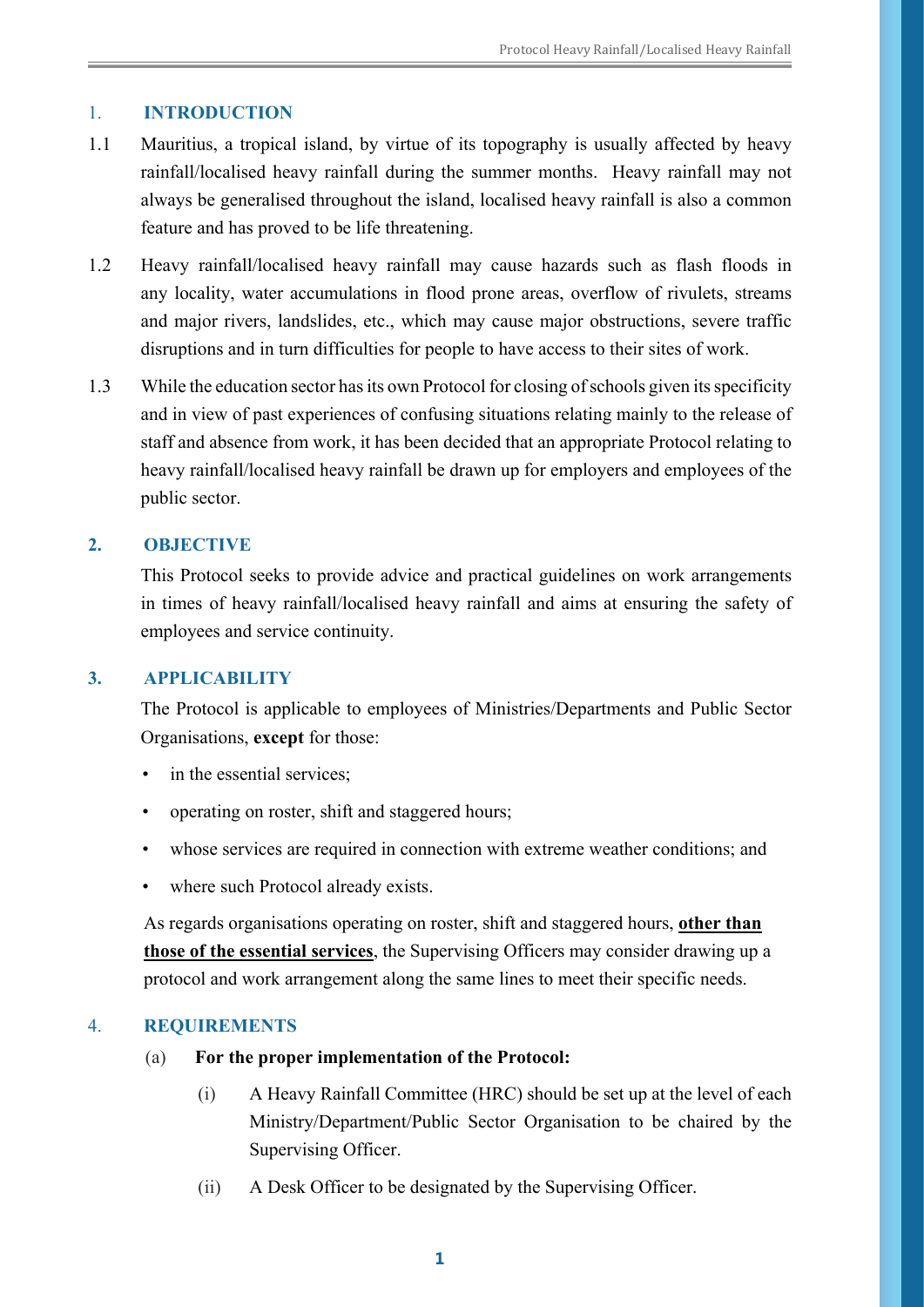- (iii) A list of employees be drawn up and kept updated:
	- region wise;
	- with mobility problems such as those who are pregnant or physically handicapped; and
	- by address, starting with those who live furthest from the place of work to those living nearby.
- (iv) An updated list of flood prone areas be kept readily available.
- (v) Plans/release arrangements for employees be prepared and kept ready.
- (vi) List of contact persons and organisations be drawn and updated.

#### (b) **The composition, terms and reference and responsibilities of the HRC:**

- The HRC should be chaired by the Supervising Officer and comprise, *interalia,* an officer of the Ministry/Department/Public Sector Organisation responsible for Health and Safety and the Officer-in-Charge (O/C) of the Human Resources (HR) section.
- The HRC would be responsible to decide on such actions as deemed necessary for the smooth release, evacuation and safety of employees during heavy rainfall.
- Whenever a Heavy Rainfall Warning is issued by the Mauritius Meteorological Services (MMS), the HRC should:
	- (i) convene an urgent meeting to take stock of the prevailing situation;
	- (ii) keep watch on the evolution of the situation and associated risks;
	- (iii) take stock of the number of employees having attended duty in their respective organisations; and
	- (iv) decide on such arrangements/course of action, as appropriate, to facilitate implementation of the Protocol throughout the Ministry/ Department/Public Sector Organisation, including outstations and divisions.

#### (c) **The Desk Officer shall have the following main responsibilities:**

- (i) to be the contact point for employees and Heads of units/sections/ divisions/outstations;
- (ii) to disseminate information from HRC to Heads of units/sections/ divisions/outstations;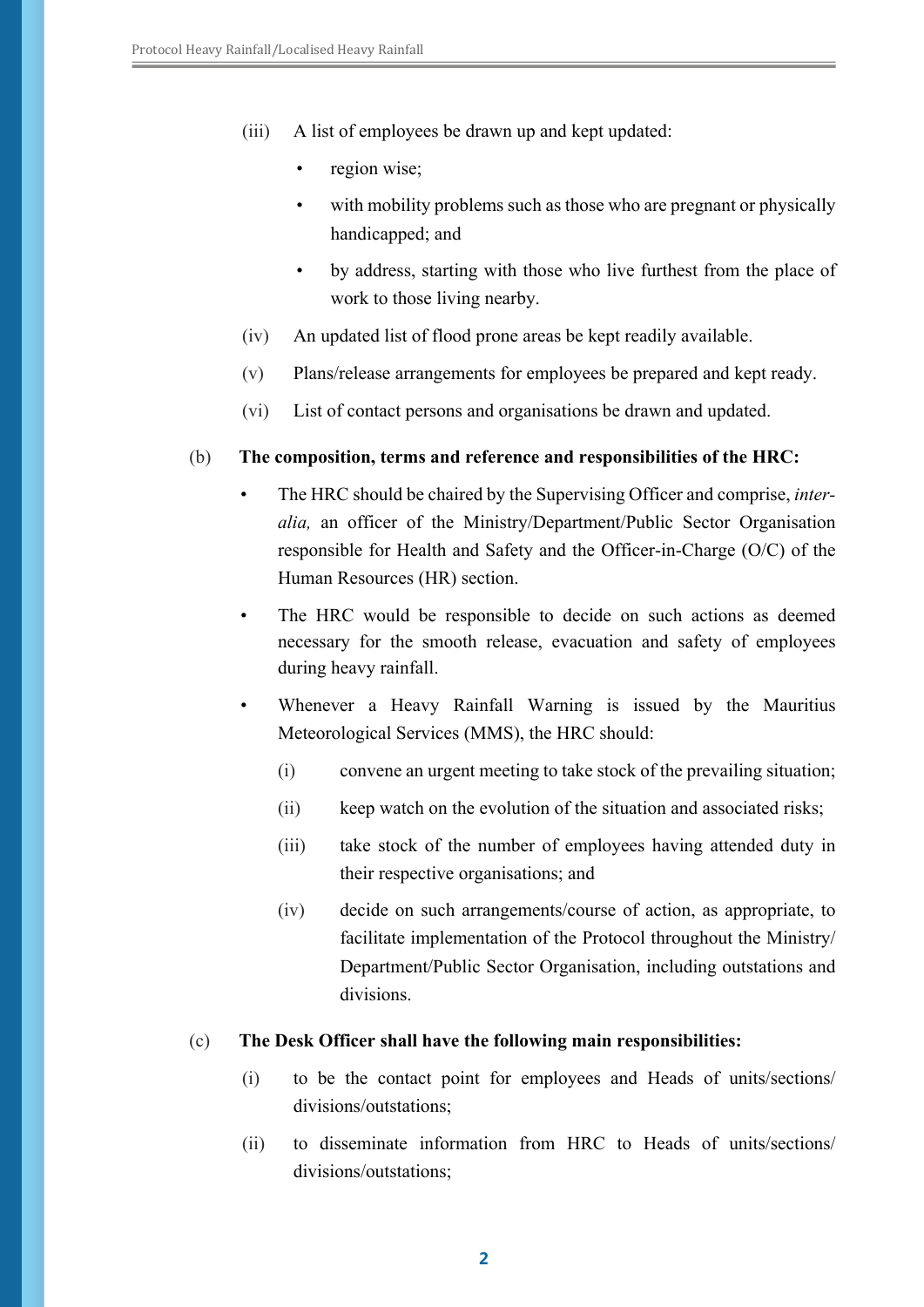- (iii) to provide relevant information to the HRC, as and when required;
- (iv) to act as liaison officer with the Ministry of Civil Service and Administrative Reforms (MCSAR) in matters pertaining to release of employees during heavy rainfall;
- (v) to ensure that the required lists are updated; and
- (vi) to forward situation reports to the National Emergency Operations Command (NEOC).

### (d) **The O/C, HR Section of Ministries/Departments and Public Sector Organisations shall have the following main responsibilities:**

- (i) to draw up the required lists and keep them updated;
- (ii) to compile information on the number of employees who attended duty/ number of absences, for submission to the Desk Officer/HRC;
- (iii) to furnish such other information to the Desk Officer/HRC as may be required; and
- (iv) to work in close collaboration with the HRC and the Desk Officer on matters relating to arrangements for release of staff.

## (e) **The officer responsible for Safety and Health in the Ministry/Department and Public Sector Organisation shall have the following main responsibilities:**

- (i) to make an assessment of the prevailing situation and to report on any safety and health issues identified;
- (ii) to ensure that appropriate arrangements are in place for the safety of all employees;
- (iii) to ensure that all necessary safety rules, instructions and procedures are strictly adhered to; and
- (iv) to work in close collaboration with the HRC on matters relating to safety and health of officers in connection with heavy rainfall.

#### **4.1 IMPLEMENTATION**

Upon issue of a heavy rainfall warning by the MMS, employees will have to report for duty, as usual, by taking necessary precautions for their own safety. However, they should **not** report for duty in the event a communiqué is issued by the authority concerned, before working hours, to the effect that public officers, other than those of the essential services, should not report for duty.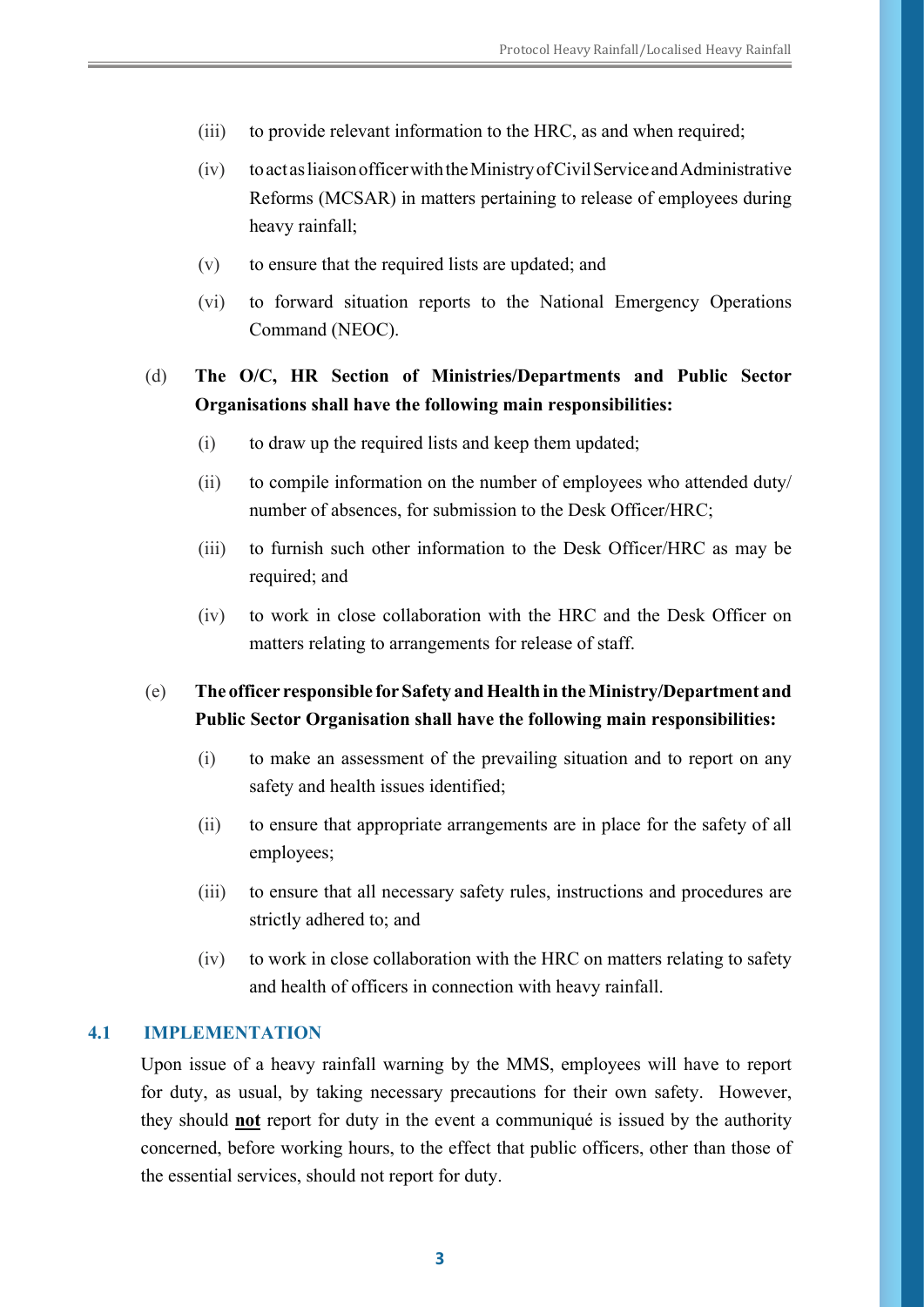- **4.1.1** In case a communiqué is issued **during working hours** for the release of employees:
	- (i) the MCSAR will issue a circular/email to Ministries/Departments/Public Sector Organisations and/or inform them through direct phone calls, to that effect;
	- (ii) Supervising Officers should immediately take necessary actions on the basis of established arrangements for the release of their employees; and
	- (iii) employees should await for instructions from Supervising Officer of their respective Ministry/Department/Public Sector Organisation before leaving office.
- **4.1.2** Ministries/Departments and Public Sector Organisations should consider the **staggered release** of employees giving due consideration to the needs of individual employees and their release in stages according to the work requirements and established arrangements.

To ensure the safety of employees:

- (i) those with mobility problems such as pregnant or physically handicapped employees, should be allowed to leave on a priority basis;
- (ii) employees who live or work in affected areas should be allowed to leave earlier;
- (iii) given that certain transport services might cease to operate in adverse weather conditions, employees who rely on such transport facilities should also be given priority to leave; and
- (iv) for all other employees, arrangements should be made for their release in stages, according to their travelling distances.

Ministries/Departments/Public Sector Organisations should liaise with the National Transport Authority (NTA) to ensure availability of public transport.

**4.1.3** To ensure that the staggered release of employees is effected in an orderly manner, the HRC should work out the release arrangements for the attention of all employees and have them reviewed on a regular basis. Release of employees in a phased manner will help to ensure their safety and ease traffic congestion.

### **5. ENFORCEMENT OF PROTOCOL**

**The Protocol is meant to be observed after the issue of Heavy Rainfall Warning by the MMS and after decision/instruction from the National Crisis Committee (NCC) upon recommendation from the NEOC before, during and after working hours.**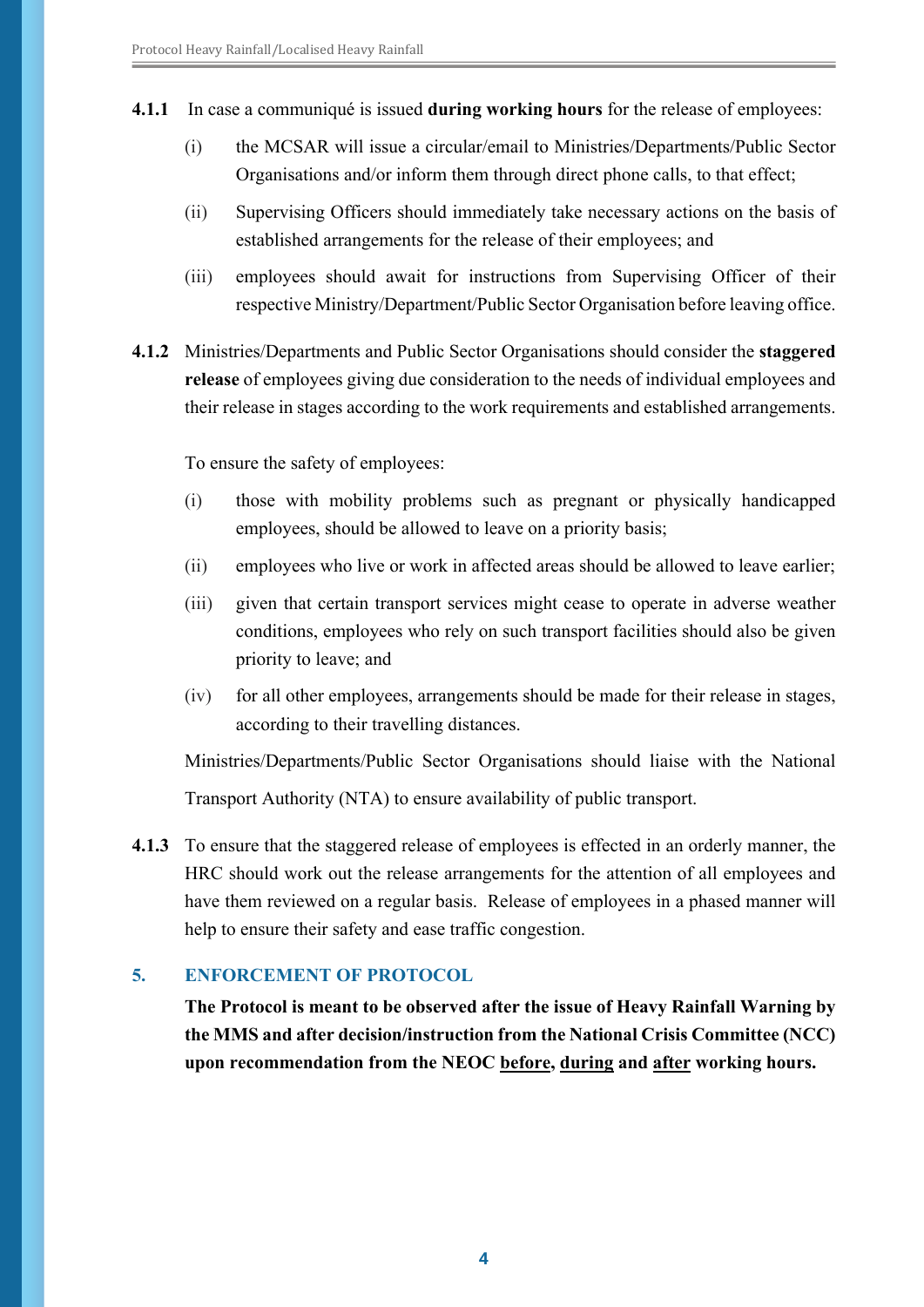# **6. HEAVY RAINFALL WARNING: WORK ARRANGEMENTS**

The following arrangements should apply in case a heavy rainfall warning is in force:

| S/N         | Scenario/<br><b>Circumstances</b>                                                                             | <b>Duty of Employer/</b><br><b>Employee</b>                                                                                                                                                                                                                                                                                                                                                                               | <b>Remarks</b>                                                                                                                                                                                                                                                                                                 |
|-------------|---------------------------------------------------------------------------------------------------------------|---------------------------------------------------------------------------------------------------------------------------------------------------------------------------------------------------------------------------------------------------------------------------------------------------------------------------------------------------------------------------------------------------------------------------|----------------------------------------------------------------------------------------------------------------------------------------------------------------------------------------------------------------------------------------------------------------------------------------------------------------|
| (a)         | Warning<br>issued<br>before working hours<br>and no communiqué<br>issued not to report<br>for duty.           | should<br>$\bullet$ All<br>employees<br>report for duty as usual.<br>Employees should inform<br>their employers as soon<br>as practicable if they have<br>difficulties in reporting for<br>duty.<br>Supervisors of employees<br>working outdoors should<br>ensure that these employees<br>do not proceed on site and<br>stand by in a safe place.<br>They should start work only<br>when weather conditions so<br>permit. | • Employees are advised to<br>be suitably and adequately<br>equipped with protective<br>items such as umbrella,<br>raincoat, etc.<br>• Employees who do not<br>report for duty should cover<br>their absence by one day<br>leave.<br>• Employees should ensure<br>their own safety.                            |
| $(b)$ $(i)$ | A warning is in force<br>before working hours<br>and a communiqué<br>issued <b>not</b> to report<br>for duty. | Employees<br>should<br>$\bullet$<br>not<br>report for duty.<br>Employees who are already<br>on their way to work should<br>revert back home/a safe<br>place.                                                                                                                                                                                                                                                              | • Employees should ensure<br>their own safety.<br>• Special leave to be granted<br>on that day.                                                                                                                                                                                                                |
| (ii)        | Warning is waived<br>before 11 00hrs.                                                                         | All employees should report<br>for work.                                                                                                                                                                                                                                                                                                                                                                                  | • Employees should apply for<br>half day leave if they do not<br>report for duty.<br>• Management should give due<br>consideration of practical<br>difficulties encountered by<br>employees while reporting<br>for duty. Cases reported<br>to the employer should be<br>dealt with on a case to case<br>basis. |
| (iii)       | Warning is waived<br>after 11 00hrs.                                                                          | Employees should not report<br>for duty, unless exigencies of<br>service so require.                                                                                                                                                                                                                                                                                                                                      | Full day special leave to be<br>granted to employees.                                                                                                                                                                                                                                                          |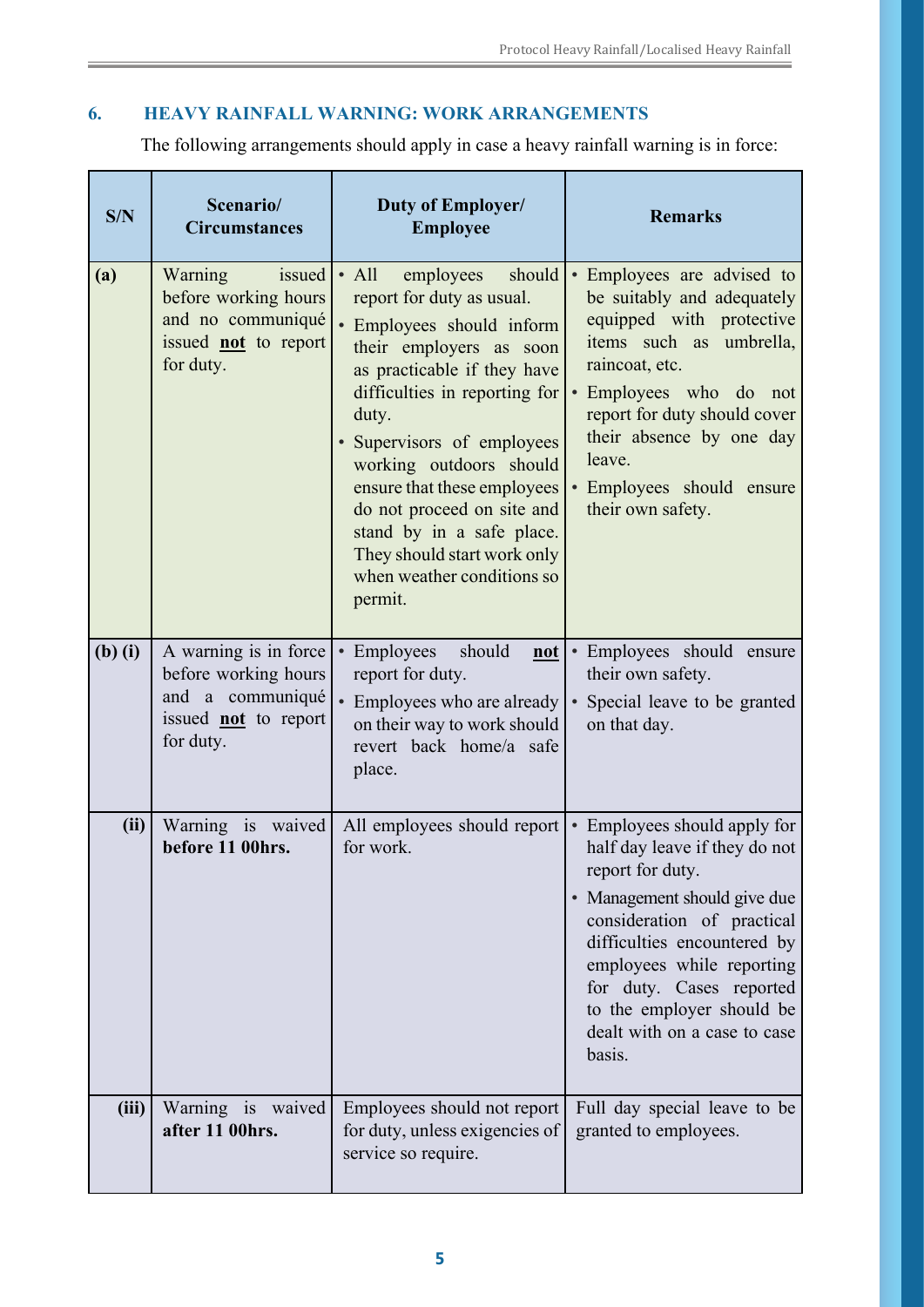| (c) | is<br>warning<br>$\mathbf{A}$<br>during<br>announced<br>working hours<br>and<br>communiqué<br>to<br>release<br>employees<br>not yet issued.      | $\bullet$ Employees<br>working<br>indoors should<br>continue<br>their work.<br>Supervisors of employees<br>working<br>outdoors<br>1n<br>should<br>exposed<br>areas<br>promptly arrange for the<br>employees to stop work and<br>take shelter in a safe place. | Employees should observe the<br>necessary safety precautions<br>and await for instructions, if<br>any.                                                                                                                                                                                                                                                                                                                                                                                            |
|-----|--------------------------------------------------------------------------------------------------------------------------------------------------|---------------------------------------------------------------------------------------------------------------------------------------------------------------------------------------------------------------------------------------------------------------|---------------------------------------------------------------------------------------------------------------------------------------------------------------------------------------------------------------------------------------------------------------------------------------------------------------------------------------------------------------------------------------------------------------------------------------------------------------------------------------------------|
| (d) | warning<br>is<br>$\mathbf{A}$<br>announced<br>during<br>working hours and a<br>communiqué is issued<br>to release employees<br>before 11 00hrs.  | Supervising<br>Officers<br>should arrange<br>for<br>the<br>of<br>staggered<br>release<br>employees in an orderly<br>manner, as stated above.                                                                                                                  | • Special leave to employees.<br>• Employees should observe<br>the<br>necessary<br>safety<br>precautions and await for<br>instructions, if any.                                                                                                                                                                                                                                                                                                                                                   |
| (e) | warning<br>is<br>$\mathbf{A}$<br>announced<br>during<br>working hours and a<br>communiqué is issued<br>to release employees<br>as from 11 00hrs. | Supervising Officers should<br>arrange for the staggered<br>release of employees in an<br>orderly manner, as stated<br>above.                                                                                                                                 | • Release of employees who<br>are already on site of work.<br>• Half day leave from those<br>who did not turn up for<br>duty/did not register their<br>attendance in the event<br>communiqué is issued by<br>noon.<br>• One day leave from those<br>who did not turn up for<br>duty/did not register their<br>attendance in the<br>event<br>communiqué is issued after<br>noon.<br>• Employees should observe<br>the<br>necessary<br>safety<br>precautions and await for<br>instructions, if any. |
| (f) | Warning still in force<br>up to end of normal<br>working hours and<br>communiqué<br>no<br>issued for release of<br>employees.                    | Normal<br>working<br>hours  <br>maintained.                                                                                                                                                                                                                   | take<br>Employees<br>to<br>necessary precautions for<br>their own safety.                                                                                                                                                                                                                                                                                                                                                                                                                         |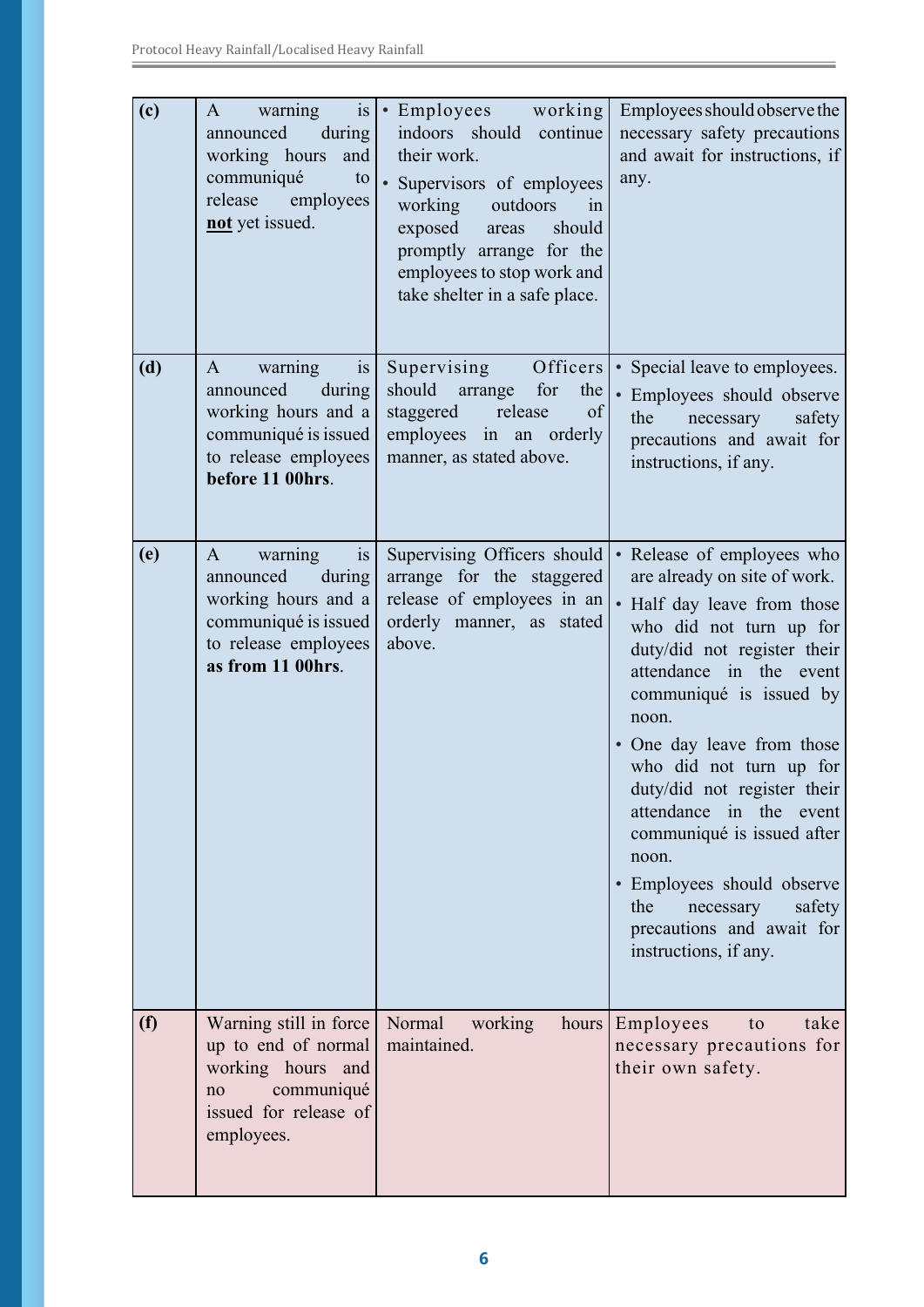6.1 Employees who have difficulties in reporting for duty on time should inform their employers immediately. Due consideration should be given to genuine difficulties encountered by employees who are unable to report for duty **after heavy rainfall warning is waived**.

### **7. LOCALISED HEAVY RAINFALL**

- **7.1** In case of localised heavy rainfall, HRCs of Ministries/Departments and Public Sector Organisations should:
	- convene an urgent meeting to take stock of the situation:
	- follow up closely with the NCC on developments;
	- keep updated of weather situations especially in flood prone areas;
	- give special consideration to employees working in flood prone areas regarding accessibility to and from workplace, especially where there are high concentration of offices, e.g., Port Louis and Ebene;
	- take such decision in consultation with the NCC and the Supervising Officer concerned for the release of employees living in affected areas;
	- liaise with the NTA regarding availability of public transport; and
	- give appropriate instructions for the safety and release of employees.

#### **7.2 Work Arrangements**

In case of localised heavy rainfall, management should be flexible and take into account the prevailing situations such as traffic conditions and difficulties encountered by employees residing in affected regions. In such cases the following should apply:

#### (i) **Attending duty in the morning:**

#### **A. Employees may be allowed to attend duty up to 10 00hrs**

#### **B. Where employees could not attend duty by 10 00hrs**

The Supervising Officer may, subject to him/her being fully satisfied that arrival to work after 10 00hrs was beyond the employee's control and was due to the prevailing weather condition, decide that genuine cases of late arrivals should not be considered as lateness.

#### (ii) **Leaving Office**

Supervising Officers should exercise their discretion, on the basis of findings of the HRC, and in consultation with the NCC and the NTA to release employees living in affected areas to facilitate them in reaching home under safe conditions, based on their personal circumstances, the weather and road traffic conditions, etc.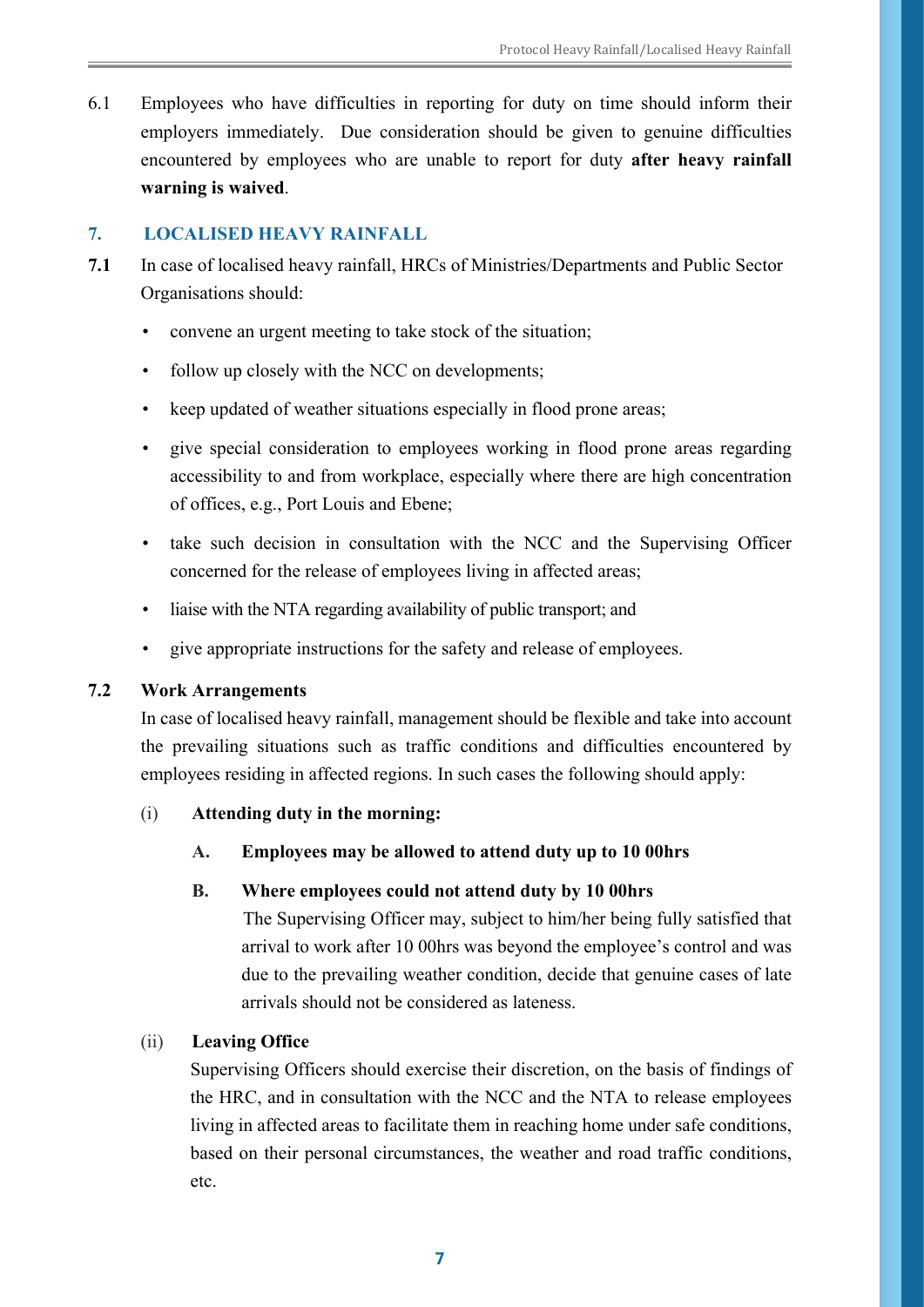#### **8. GENERAL SAFETY PRECAUTIONS**

#### **In case of heavy rainfall/localised heavy rainfall employees should:**

#### ¾ **Stay informed**

as far as possible through radio and television, internet and social media, etc for information and updates on the weather condition

#### ¾ **Avoid flood waters**

refrain from walking or driving through flooded areas

#### ¾ **Move to higher levels**

• get out of areas prone to flooding and move to higher levels for their own safety

#### ¾ **Avoid basements**

• keep away from basements which are prone to flooding/water accumulation during heavy rainfall/localised heavy rainfall.

#### **9. SPECIAL PROVISIONS**

- (i) where the condition outdoor is life threatening, management may, for the safety of employees request them to remain indoors and not to leave office even after office hours;
- (ii) in the event an employee decides to leave office in spite of management's request/ warning, he/she should, before leaving office, sign an undertaking, as per Annex II, in the presence of the immediate supervisor to the effect that he/she assumes full responsibility of his/her decision;
- (iii) management should ensure that premises have been secured and that all electrical equipment and appliances are safely kept;
- (iv) employees should co-operate with their employers or other persons so far as may be necessary and follow the safety rules, instructions and work procedures as provided for in the prevailing Occupational Safety and Health legislation; and
- (v) employees working outdoors are strongly advised to keep abreast of weather conditions and use their own judgment and common sense, bearing in mind the overarching principle of safety of their person, before deciding on any course of action.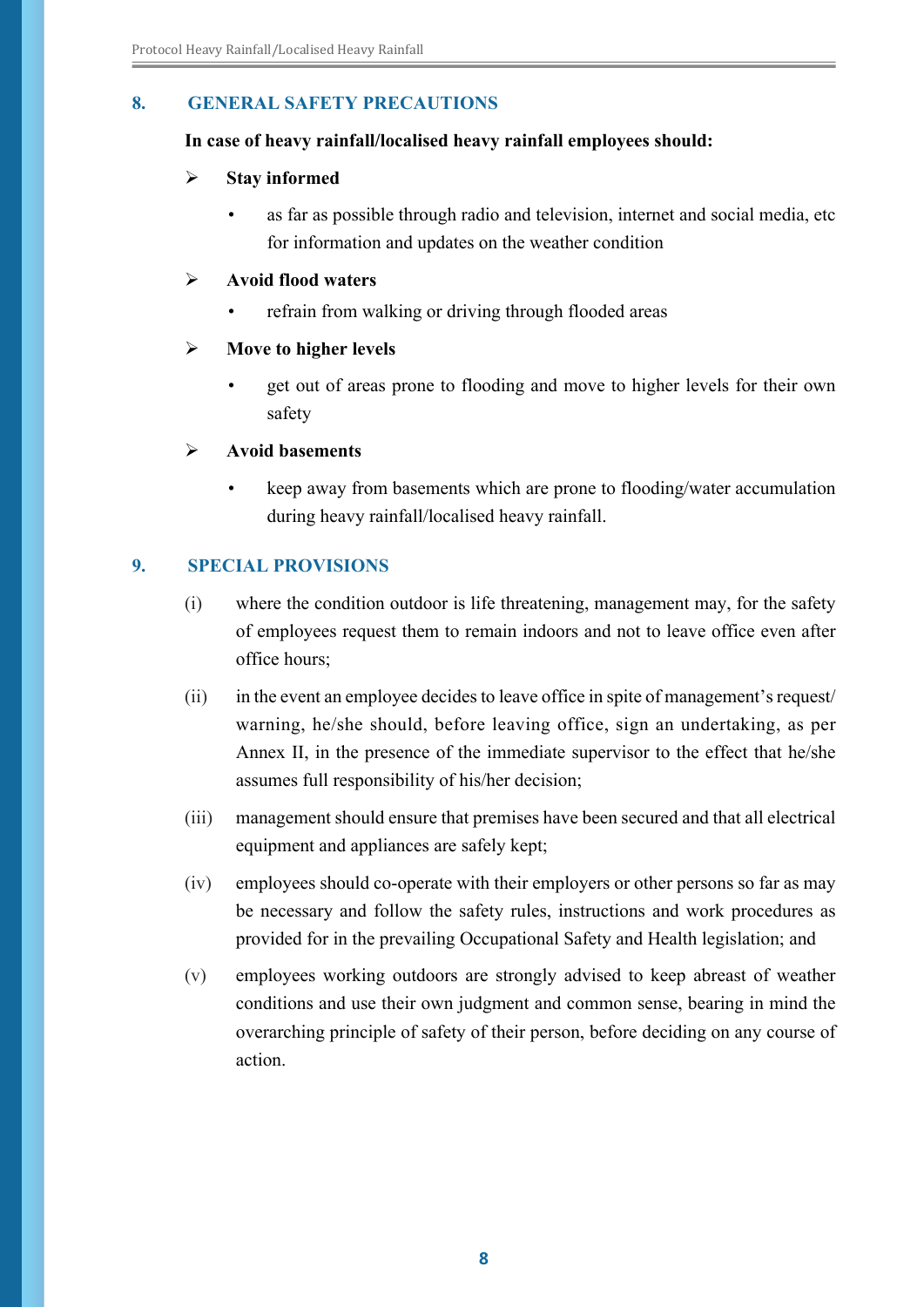# **10. GENERAL PREPAREDNESS BY MINISTRIES/DEPARTMENTS AND PUBLIC SECTOR ORGANISATIONS IN CONNECTION WITH HEAVY RAINFALL/LOCALISED HEAVY RAINFALL**

#### **A. Before season of heavy rainfall**

Ministries/Departments and Public Sector Organisations should:

- (i) make appropriate arrangements for the sensitisation of employees on safety precautions;
- (ii) ensure that proper communication mechanisms are in place for the dissemination of information to all units and sub-offices of the Ministry/ Department/Public Sector Organisation;
- (iii) ascertain that plans for release and evacuation of employees are readily available;
- (iv) ensure that lists of relevant contact persons/organisations are updated; and
- (v) ensure availability of an operational standby generator.

#### **B. After heavy rainfall/localised heavy rainfall**

Ministries/Departments and Public Sector Organisations should:

- (i) carry out an assessment of the situation;
- (ii) take appropriate remedial measures on shortcomings identified, if any; and
- (iii) forward Situation Reports to the NEOC.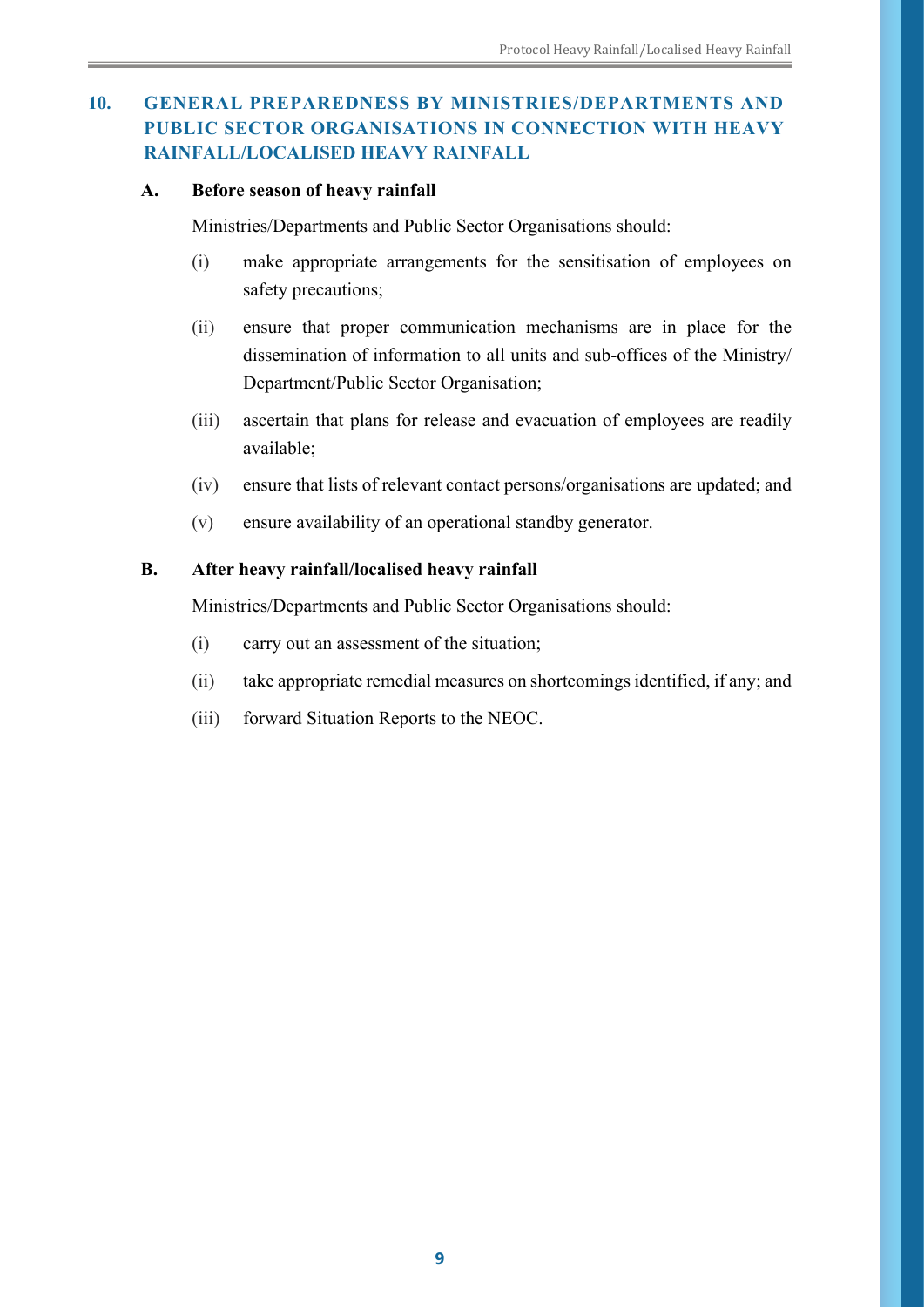# **Main Contact Points**

#### **1. MINISTRY OF CIVIL SERVICE AND ADMINISTRATIVE REFORMS**

| <b>Address:</b> | Sicom Building 2,                       |  |
|-----------------|-----------------------------------------|--|
|                 | Cr. Chevreau & Rev. Jean Lebrun Streets |  |
|                 | Port Louis                              |  |
| Telephone:      | 405 4100                                |  |
| <b>Fax:</b>     | 2124160                                 |  |
| <b>Email:</b>   | civser@govmu.org                        |  |

### **2. NATIONAL DISASTER RISK REDUCTION AND MANAGEMENT CENTRE/ NATIONAL EMERGENCY OPERATIONS COMMAND**

| Line Barracks, Port Louis, Mauritius |
|--------------------------------------|
| 207 3900                             |
| 207 3927                             |
| 5729 6033                            |
| $disaster(\theta)$ govmu.org         |
|                                      |

#### **3. MAURITIUS METEOROLOGICAL SERVICES**

| <b>Address:</b> | St Paul Rd B.4, Vacoas-Phoenix |
|-----------------|--------------------------------|
| Telephone:      | 686 1031 / 686 1032            |
| <b>Fax:</b>     | 686 1033                       |
| <b>Email:</b>   | $meteo(\widehat{a})$ intnet.mu |
|                 |                                |

#### **4. NATIONAL TRANSPORT AUTHORITY**

| <b>Address:</b> | M.S.I. Building, Royal Road, Les Cassis, Port Louis |
|-----------------|-----------------------------------------------------|
| Telephone:      | 202 2800                                            |
| Hotline:        | 800 1555                                            |
| <b>Fax:</b>     | 212 9386                                            |
| <b>Email:</b>   | $nta(\vec{a})$ intnet.mu                            |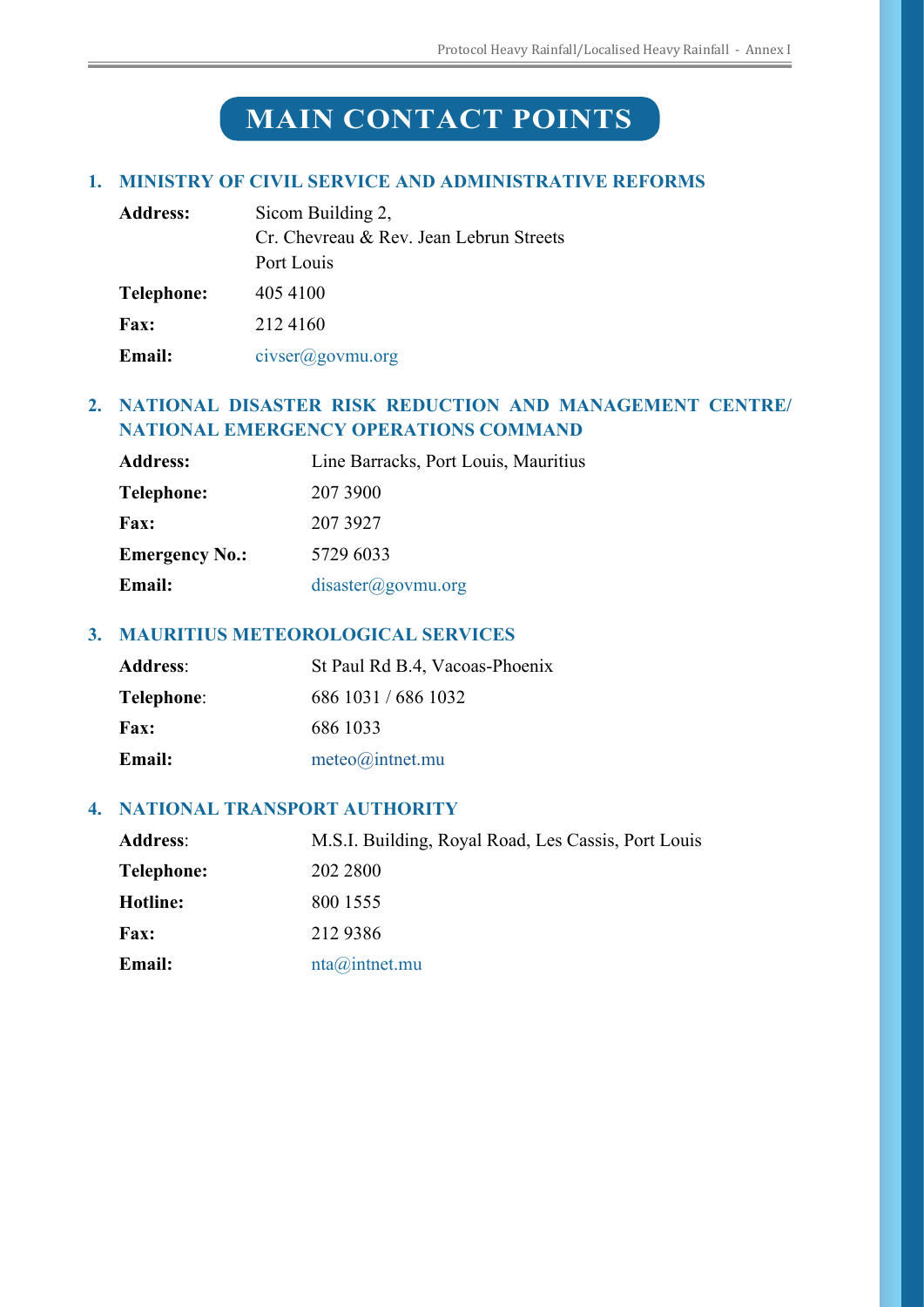# **Heavy Rainfall/Localised Heavy Rainfall Undertaking to leave Office**

| I, Mr, Mrs, Miss,           |                                                                                              | , holding the post of |
|-----------------------------|----------------------------------------------------------------------------------------------|-----------------------|
|                             | at                                                                                           |                       |
|                             | am out of my own free will and accord, without the authority of and against the advice of my |                       |
|                             | Supervising Officer/Responsible Officer leaving the office at                                | in spite of being     |
|                             | made aware of the potential risks/dangers that may be encountered outdoor during             |                       |
| the bad weather conditions. |                                                                                              |                       |

I hereby release the office, its administration and personnel from any responsibility for all consequences, which may result by my leaving office under such circumstances.

| Officer's Signature:             | Date: |
|----------------------------------|-------|
| Officer-In-Charge, HR Signature: | Date: |
| Witness:                         | Date: |
| Time of departure:               |       |